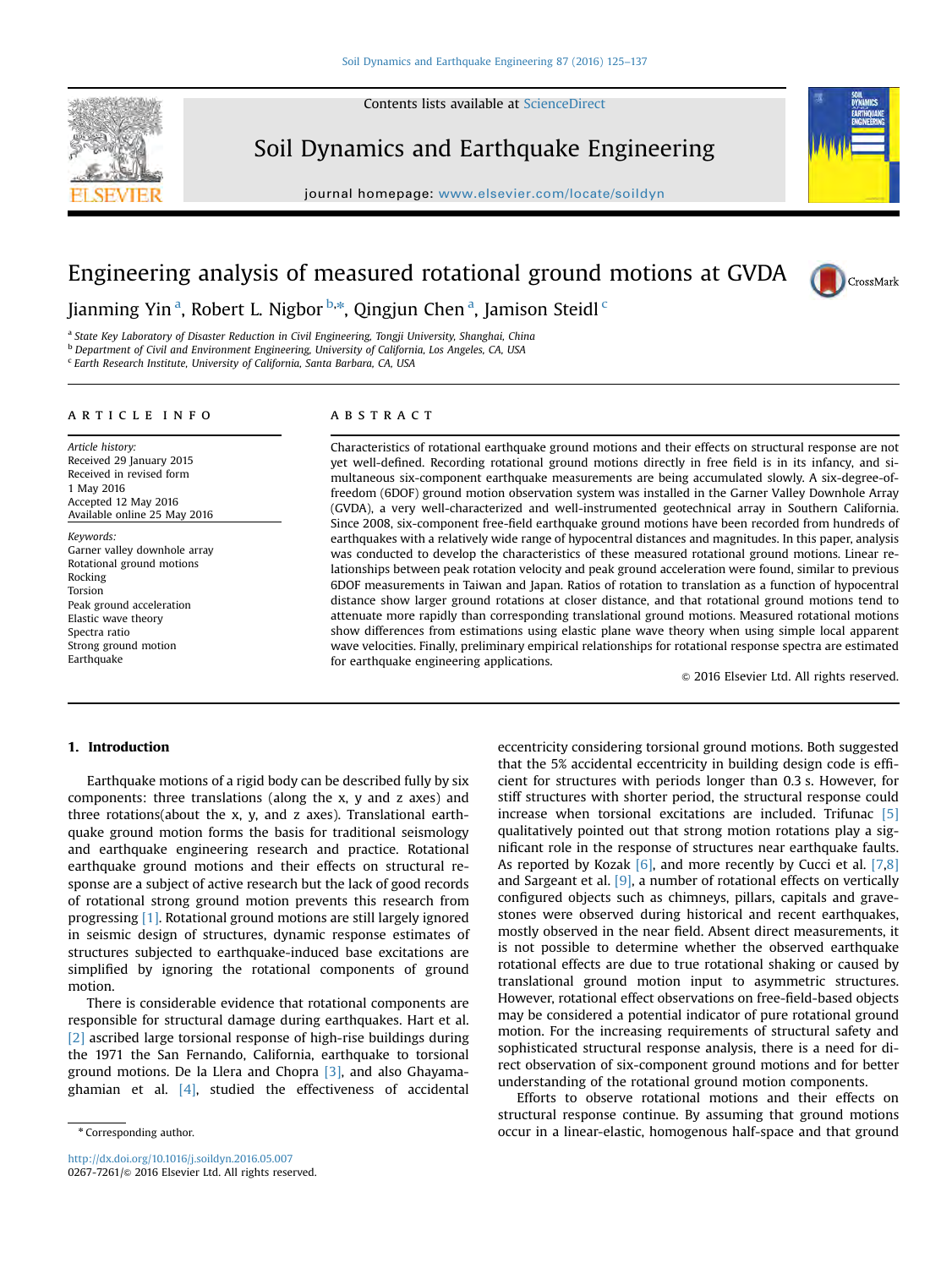<span id="page-1-0"></span>

# **Garner Valley Downhole Array**

Fig. 1. Surface layout of instrumentation system at GVDA(http://www.nees.ucsb.edu/facilities/gvda, last accessed on January 2015);

rocking is generated by P, SV and Rayleigh waves, and ground torsion generated by SH waves and Love waves, some researchers have tried to calculate the point rotations based on elastic plane wave theory  $[10-12]$  $[10-12]$ . These classical assumptions may not hold for very strong ground motions and may underestimate ground rotations by several times in near-field  $[13,14]$ . Other researchers deduced rotational motions of ground or man-made structure indirectly from multiple translational seismometers, which gives the spatially averaged rotations, not the point rotations. This might only be appropriate when the wavelengths are much longer than the separation distance of the translational recordings. This limitation directly results in relatively narrow frequency-band rotations [\[15](#page-12-0)–[22\].](#page-12-0)

Direct measurement of six-degree-of-freedom (6DOF) ground motions with modern instrumentation started in 1994, when Nigbor [\[23\]](#page-12-0) succeeded in observing significant amounts of nearfield rotational motions from a very large explosion using a solidstate rotational sensor. Soon afterwards, with similar instruments, Takeo [\[13\]](#page-12-0) recorded near-source rotational earthquake ground motions during an earthquake swarm at offshore region of Ito in Izu peninsula, Japan. Then in 2004, Liu et al. [\[14\]](#page-12-0) deployed a highresolution triaxial rotational velocity sensor (the R-1 from eentec/ PMD) at HGSD station in eastern Taiwan. During their phase 2 operation (from 8 May 2007–17 February 2008), many good rotational ground records (with signal-to-noise ratio  $>5$ ) were obtained from 52 local earthquakes. Their preliminary analysis showed an approximately linear relationship between peak ground rotational velocity(PRV) and peak ground translational acceleration(PGA) [\[24\]](#page-12-0).

The Garner Valley Downhole Array (GVDA) in Southern California has been an active geotechnical research site since the 1980s [\[25\]](#page-12-0), focusing on the measurement of surface and subsurface ground motions to assess soil site response. It has been an experimental component of the National Science Foundation's

Network for Earthquake Engineering Simulation (NEES) since 2004. GVDA is very close to major faults with high seismic activity. This has allowed the robust measurement of thousands of earthquakes from near- to far-field [\[26\]](#page-12-0). Rotational ground motion monitoring has been part of the GVDA instrumentation portfolio since 2004. A new high resolution rotational ground motion sensor was installed in 2008. In this paper, we will introduce the 6DOF ground motion observations at GVDA, describe a unique data set of earthquake recordings, perform statistical analyses on the characteristics of rotational components, compare measured rotations to those estimated by traditional linear elastic theory, and discuss engineering application of these empirical rotational ground motions.

#### 2. Simultaneous 6DOF ground motion measurements at GVDA

The Garner Valley Downhole Array is located in a narrow valley within the Peninsular Range batholith in one of the most seismically active regions in Southern California. It is 7 km from the San Jacinto fault, 35 km from the San Andreas fault, and even closer to some minor faults. GVDA is a geotechnical earthquake engineering research site with a primary purpose of studying site response, soil-foundation-structure interaction and liquefaction. As such it has been thoroughly characterized by geotechnical and geophysical tests and is very well instrumented for surface and subsurface ground motions. The near-surface soil beneath the site has 17 m of silty sand, clayey sand, and silty gravel over granite bedrock with an approximately 33 m weathering profile until competent bedrock is attained. Average shear wave velocity in the upper 30 m  $(v_{30})$  is 280 m/s. Details of the site characterization are found in Youd et al. [\[25\].](#page-12-0) This exceptionally well-characterized and wellinstrumented site provides an ideal test bed for the empirical study of all six components of earthquake ground motions.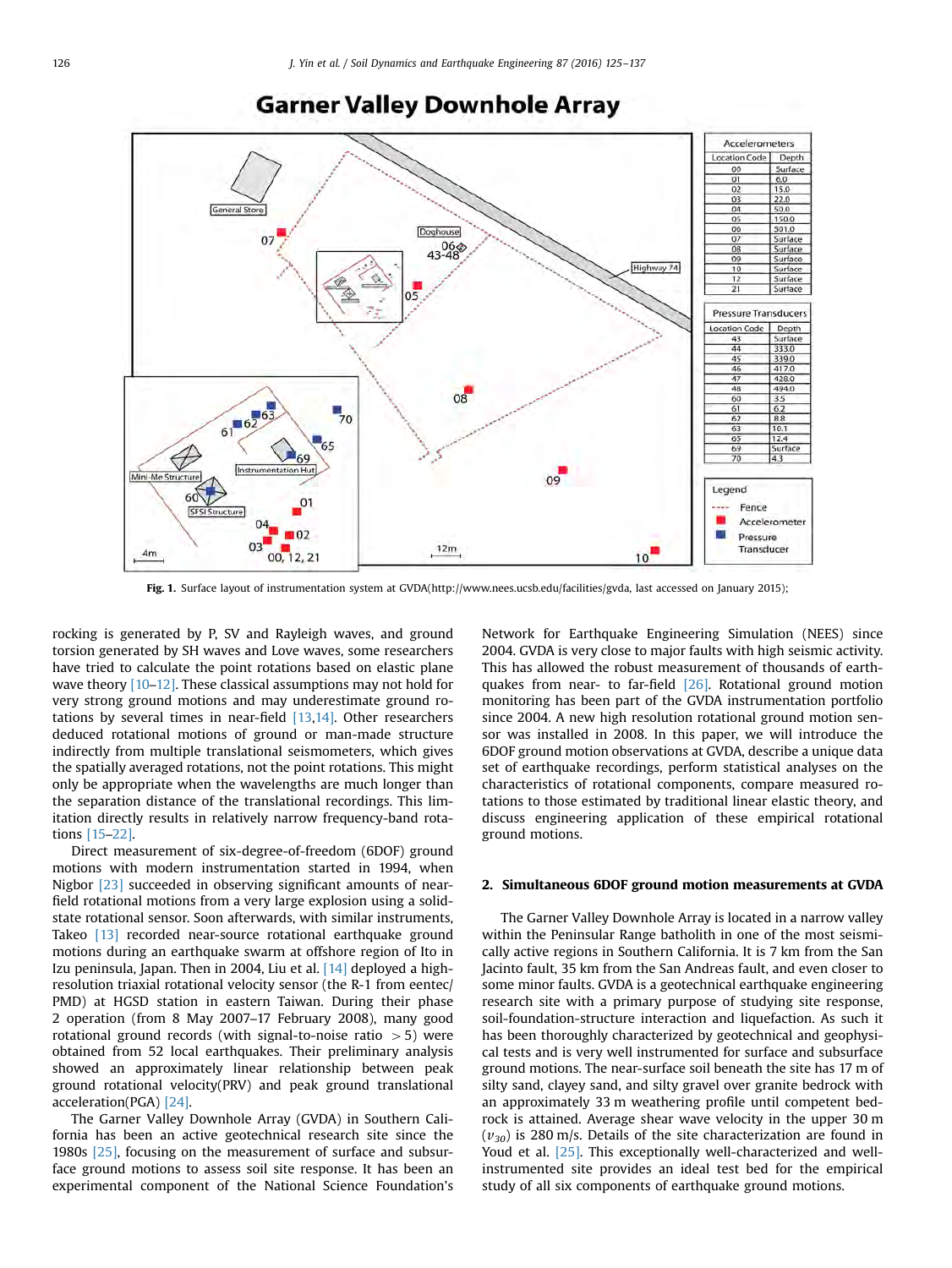

Fig. 2. 6DOF observation instruments deployed in GVDA site. The yellow box is the Eentec model R-1 rotational sensor (location code 21), the black cylinder is the Kinemetrics ES-T translational accelerometer (location code 00). (For interpretation of the references to color in this figure legend, the reader is referred to the web version of this article.)

The surface layout of the instrumentation at GVDA is shown in [Fig. 1.](#page-1-0) Location code 21 represents the rotational triaxial velocity sensor and location code 00, 07–10, 12 represent translational triaxial accelerometers on the ground surface. The rotational ground motion sensor is an Eentec Model R-1. This sensor used magneto-hydro dynamic technology to sense the three components of rotational velocity with a frequency range of 0.03–50 Hz. Details on the sensor performance are found in Nigbor et al. [\[27\]](#page-12-0). A closer look at the 6DOF ground motion instruments with one R-1 sensor and two accelerometers is shown in Fig. 2.

Accelerometers for sensing translational ground motion are traditional force-balance servo accelerometers. At GVDA, these are Kinemetrics Model ES-T, with frequency response from 0 to 200 Hz and sub-micro-g resolution. Data acquisition is by 24-bit digital dataloggers recording GPS-synchronized samples at a 200 sample per second rate. Data from the more than 100 channels at GVDA are recorded continuously both locally and remotely at the University of California at Santa Barbara through a complex data communications system. More details about the instrumentation of the GVDA observation system and also the site characterization is available on the official website (http://www.nees.ucsb.edu/facilities/gvda, last accessed on January 2015).

From 11 October 2008-30 December 2014, 215 events were recorded with a wide range of earthquake magnitudes from 3.0 to 7.2, and a wide range of hypocentral distances from 14 km to 207 km. Among these 215events, 74 events have a PGA larger than 0.004 m/s/s, with good signal-noise ratios and relatively wide useable frequency bandwidths. Distribution of these 74 earthquake epicenters is shown in Fig. 3. Information about these recorded earthquakes is listed in [Table 1](#page-3-0). During this period, the magnitude 7.2 EI Mayor-Cucapah Earthquake of April 4th 2010 was also recorded with translational and rotational components. Data are shown in [Fig. 4](#page-5-0). It is generally noted in the figures of this paper that NS, EW and UD represent respectively the translational components along north-south, east-west, and vertical axis. ROTNS and ROTEW represent rotational component about northsouth and east-west axis, respectively, both called rocking components. ROTUD represents the rotational component about vertical axis, which is called torsion. For this major earthquake the hypocentral distance from GVDA is 207 km, the PGA is 0.32 m/s/s along east-west direction, and the corresponding PRV is the rocking component around north-south axis, 0.18 mrad/s. Several



Fig. 3. Distribution of earthquake epicenters with 6DOF ground motions recorded in GVDA from 11 October 2008-30 December 2014, selected for  $PGA > = 0.004$  m/s/ s. The pentagram stands for the GVDA observation site, and earthquake dot size is proportional to the earthquake magnitude as shown in the legend. Also shown are quaternary faults of Southern California [\[28\],](#page-12-0) which show that most observed earthquakes occurred along the San Jacinto and San Andreas fault zones.

near-field events with hypocentral distance less than 20 km were measured. The closest earthquake is the event 14995172 with a hypocentral distance of 14.5 km. 6DOF ground motion waveforms for this event are shown in [Fig. 5](#page-5-0).

#### 3. Data processing

It is important to note that the R-1 sensor has a specified bandwidth 0.03–50 Hz (http://www.eentec.com/R-1\_data\_new. htm, last accessed September 2014) but does not have a flat response in this bandwidth. This was confirmed by the laboratory and field testing of Nigbor et al. [\[27\].](#page-12-0) The raw measured rotational data are corrected for instrument response in the band 0.03–50 Hz by deconvolving the R-1's nominal transfer function  $(Eq. (1))$ . Translational accelerations also go through similar instrument correction using the manufacturer-provided pole-zero frequency response. No correction is needed for the data acquisition system, since the R-1 sensor and the triaxial accelerometers share the same GPS-synchronized 24-bit data logger with sample rate of 200sps and matched digital anti-aliasing filtering using linearphase filters with constant group delay.

The nominal frequency response of the Model R-1 rotational sensor is given by:

$$
W(\omega) = \frac{A_0 \omega^2}{[(s - p_1)(s - p_2)(s - p_3)(s - p_4)(s - p_5)]}
$$
(1)

**Where** 

$$
A_0 = 1.669 \times 10^9 \text{ [rad/s]}^3 \times \nu / (\text{rad/s)} \text{]}
$$

*ω* = circular frequency,

 $s = i\omega$  = complex frequency,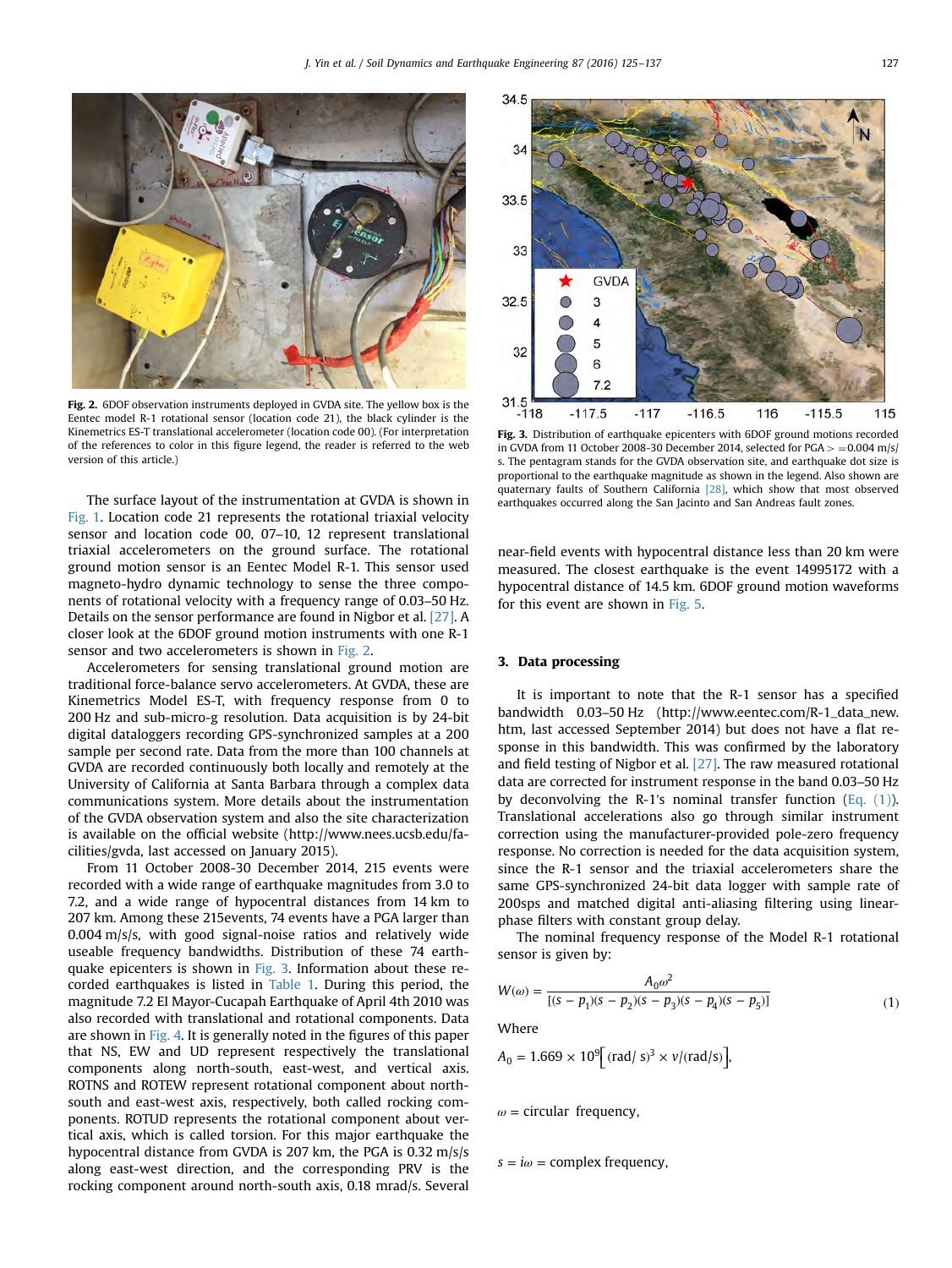<span id="page-3-0"></span>

| Table 1.                                                                                                |
|---------------------------------------------------------------------------------------------------------|
| List of Earthquakes with 6DOF Ground Motions Recorded in GVDA from 11 October 2008 to 30 December 2014. |

| <b>UID</b> | <b>EVENTID</b> | Date & Time                        | Magnitude | Depth | Distance | Azimuth | Latitude | Longitude  | PGA-vertical | PGA-horizontal | PRV-torsion | PRV-rocking |
|------------|----------------|------------------------------------|-----------|-------|----------|---------|----------|------------|--------------|----------------|-------------|-------------|
|            |                |                                    | $(M_L)$   | (km)  | (km)     | (°)     | (°)      | $(^\circ)$ | (m/s/s)      | (m/s/s)        | (mrad/s)    | (mrad/s)    |
| 18237      | 14995172       | 2011-06-03 05:45:24 (UTC)          | 3.1       | 12.9  | 14.5     | 236     | 33.636   | $-116,732$ | 0.130        | 0.150          | 0.096       | 0.349       |
| 6637       | 14491232       | 2009-07-26 04:54:04 (UTC)          | 3.5       | 14.0  | 15.2     | 227     | 33.633   | $-116,719$ | 0.314        | 0.420          | 0.453       | 0.700       |
| 20744      | 11327386       | 2013-06-28 17:45:48 (UTC)          | 3.4       | 15.6  | 16.5     | 203     | 33.624   | $-116.696$ | 0.196        | 0.232          | 0.156       | 0.462       |
| 8712       | 10353485       | 2008-10-11 19:33:59 (UTC)          | 3.0       | 16.5  | 16.9     | 274     | 33.671   | $-116.714$ | 0.100        | 0.116          | 0.101       | 0.162       |
| 20394      | 15332633       | 2013-04-25 18:59:44 (UTC)          | 3.1       | 16.9  | 18.2     | 248     | 33.646   | $-116,740$ | 0.115        | 0.097          | 0.149       | 0.306       |
| 18259      | 15001500       | 2011-06-14 08:25:41 (UTC)          | 3.6       | 18.1  | 19.3     | 291     | 33.690   | $-116,740$ | 0.076        | 0.156          | 0.139       | 0.361       |
| 26526      | 11407682       | 2013-12-30 23:44:21 (UTC)          | 3.6       | 19.6  | 20.6     | 122     | 33.700   | $-116.733$ | 0.163        | 0.135          | 0.126       | 0.311       |
| 18917      | 15217865       | 2012-09-18 21:09:40 (UTC)          | 3.0       | 20.3  | 21.3     | 295     | 33.694   | $-116.737$ | 0.076        | 0.095          | 0.107       | 0.201       |
| 8736       | 10357093       | 2008-10-30 17:09:40 (UTC)          | 3.2       | 13.0  | 21.3     | 149     | 33.539   | $-116.578$ | 0.044        | 0.076          | 0.063       | 0.092       |
| 18004      | 10891517       | 2011-02-12 17:30:44 (UTC)          | 3.6       | 17.2  | 23.0     | 285     | 33.704   | $-116.832$ | 0.057        | 0.051          | 0.062       | 0.175       |
| 18987      | 15237073       | 2012-10-28 07:47:03 (UTC)          | 3.9       | 19.4  | 23.5     | 281     | 33.692   | $-116.813$ | 0.130        | 0.106          | 0.097       | 0.261       |
| 18673      | 15139881       | 2012-04-24 19:44:10 (UTC)          | 3.3       | 18.1  | 24.3     | 287     | 33.712   | $-116.840$ | 0.045        | 0.045          | 0.053       | 0.136       |
| 18458      | 11035389       | 2011-11-22 14:39:44 (UTC)          | 3.1       | 8.9   | 25.6     | 159     | 33.468   | $-116,580$ | 0.010        | 0.014          | 0.009       | 0.025       |
| 19125      | 10783581       | 2010-08-21 13:59:46 (UTC)          | 3.6       | 12.9  | 27.1     | 356     | 33.882   | $-116.693$ | 0.040        | 0.044          | 0.036       | 0.085       |
| 25674      | 11368274       | 2013-09-22 13:10:11 (UTC)          | 3.4       | 13.5  | 27.6     | 164     | 33.461   | $-116,603$ | 0.032        | 0.070          | 0.031       | 0.090       |
| 4723       | 14733020       | 2010-06-03 08:44:14 (UTC)          | 3.2       | 7.0   | 27.6     | 133     | 33.505   | $-116,463$ | 0.014        | 0.027          | 0.021       | 0.042       |
| 19599      | 15302289       | 2013-03-13 04:21:14 (UTC)          | 3.4       | 11.8  | 27.9     | 133     | 33.513   | $-116.475$ | 0.032        | 0.022          | 0.028       | 0.045       |
| 8848       | 14403732       | 2008-11-17 12:35:42 (UTC)          | 4.1       | 12.2  | 28.4     | 223     | 33.500   | $-116.861$ | 0.189        | 0.237          | 0.153       | 0.348       |
| 8850       | 14403792       | 2008-11-17 17:41:37 (UTC)          | 3.8       | 11.5  | 28.6     | 223     | 33.496   | $-116.864$ | 0.073        | 0.114          | 0.068       | 0.189       |
| 7191       | 10497645       | 2009-11-16 13:54:34 (UTC)          | 3.6       | 8.0   | 29.6     | 173     | 33.415   | $-116.635$ | 0.002        | 0.007          | 0.003       | 0.004       |
| 19540      | 11273498       | 2013-03-27 17:50:29 (UTC)          | 3.4       | 8.5   | 29.9     | 132     | 33.495   | $-116.445$ | 0.016        | 0.024          | 0.033       | 0.047       |
| 19542      | 11273634       | 2013-03-27 18:17:00 (UTC)          | 3.7       | 8.8   | 30.1     | 132     | 33.495   |            | 0.042        | 0.062          | 0.050       |             |
|            |                |                                    |           |       |          |         |          | $-116.443$ |              |                |             | 0.114       |
| 18314      | 15017980       | 2011-07-15 12:03:12 (UTC)          | 3.1       | 15.2  | 30.1     | 292     | 33.755   | $-116.934$ | 0.013        | 0.017          | 0.012       | 0.028       |
| 19574      | 15296281       | 2013-03-11 16:56:06 (UTC)          | 4.7       | 13.1  | 30.3     | 133     | 33.502   | $-116.457$ | 0.222        | 0.471          | 0.219       | 0.488       |
| 18278      | 10982077       | 2011-07-26 17:42:13 (UTC)          | 3.1       | 14.8  | 30.6     | 141     | 33.481   | $-116.492$ | 0.009        | 0.018          | 0.011       | 0.015       |
| 18651      | 11092194       | 2012-04-12 18:53:01 (UTC)          | 3.5       | 7.7   | 30.8     | 140     | 33.464   | $-116,466$ | 0.010        | 0.017          | 0.014       | 0.033       |
| 18135      | 10926101       | 2011-04-15 11:48:56 (UTC)          | 3.0       | 5.8   | 31.4     | 138     | 33.462   | $-116.451$ | 0.004        | 0.007          | 0.009       | 0.020       |
| 4901       | 10748837       | 2010-07-12 05:50:29 (UTC)          | 3.3       | 9.1   | 31.5     | 135     | 33.478   | $-116.442$ | 0.023        | 0.063          | 0.077       | 0.077       |
| 18720      | 15152625       | 2012-05-21 06:19:59 (UTC)          | 3.4       | 15.5  | 31.6     | 141     | 33.476   | $-116.487$ | 0.035        | 0.094          | 0.105       | 0.118       |
| 18134      | 10926085       | 2011-04-15 11:47:26 (UTC)          | 3.2       | 5.0   | 31.6     | 137     | 33.462   | $-116.445$ | 0.006        | 0.007          | 0.012       | 0.024       |
| 4856       | 10738357       | 2010-07-08 02:34:36 (UTC)          | 3.4       | 12.9  | 32.4     | 142     | 33.458   | $-116,476$ | 0.010        | 0.028          | 0.019       | 0.037       |
| 18431      | 15059420       | 2011-10-05 07:36:19 (UTC)          | 3.2       | 14.7  | 32.8     | 136     | 33.479   | $-116.454$ | 0.030        | 0.039          | 0.036       | 0.075       |
| 3427       | 14603204       | 2010-03-21 15:30:00 (UTC)          | 3.0       | 15.0  | 34.3     | 349     | 33.941   | $-116.736$ | 0.032        | 0.033          | 0.038       | 0.117       |
| 4827       | 10166242       | 2010-07-07 23:53:34 (UTC)          | 5.4       | 14.0  | 35.4     | 148     | 33.420   | $-116.489$ | 0.391        | 1.202          | 0.428       | 0.576       |
| 25296      | 11337786       | 2013-07-22 01:59:48 (UTC)          | 3.2       | 18.3  | 36.0     | 349     | 33.942   | $-116.736$ | 0.039        | 0.025          | 0.019       | 0.070       |
| 17969      | 10866637       | 2011-01-03 11:38:12 (UTC)          | 3.3       | 12.7  | 36.1     | 301     | 33.825   | $-116.986$ | 0.025        | 0.031          | 0.035       | 0.061       |
| 4849       | 10737309       | 2010-07-08 01:07:11 (UTC)          | 3.0       | 12.4  | 37.2     | 135     | 33.445   | $-116,406$ | 0.006        | 0.013          | 0.011       | 0.016       |
| 18248      | 14996388       | 2011-06-05 13:53:20 (UTC)          | 3.1       | 12.5  | 38.6     | 16      | 33.984   | $-116,562$ | 0.009        | 0.008          | 0.010       | 0.028       |
| 20588      | 15343017       | 2013-05-15 16:20:05 (UTC)          | 3.1       | 17.9  | 40.0     | 346     | 33.980   | $-116,767$ | 0.010        | 0.011          | 0.012       | 0.031       |
| 4747       | 14749724       | 2010-06-15 16:23:44 (UTC)          | 3.0       | 11.4  | 40       | 323     | 33.395   | $-116.422$ | 0.008        | 0.013          | 0.011       | 0.046       |
| 19243      | 14883716       | 2010-11-19 00:56:55 (UTC)          | 3.8       | 12.8  | 40.0     | 143     | 33.388   | $-116.418$ | 0.008        | 0.013          | 0.011       | 0.046       |
| 4699       |                | 10701413 2010-06-13 03:09:20 (UTC) | 4.2       | 5.6   | 40.6     | 140     | 33.392   | $-116.395$ | 0.044        | 0.145          | 0.145       | 0.160       |
| 19265      | 10861101       | 2010-12-23 03:39:36(UTC)           | 3.2       | 7.2   | 40.9     | 145     | 33.372   | $-116.45$  | 0.009        | 0.016          | 0.012       | 0.030       |
| 4698       | 10701405       | 2010-06-13 03:08:57 (UTC)          | 4.9       | 12.5  | 41.2     | 143     | 33.383   | $-116,416$ | 0.003        | 0.011          | 0.005       | 0.007       |
| 8854       | 14404564       | 2008-11-20 21:17:23 (UTC)          | 3.2       | 17.5  | 46.7     | 329     | 34.003   | $-116.912$ | 0.002        | 0.006          | 0.004       | 0.007       |
| 7189       | 10497213       | 2009-11-15 07:54:23 (UTC)          | 3.3       | 13.5  | 46.9     | 307     | 33.914   | $-117.059$ | 0.005        | 0.012          | 0.011       | 0.015       |
| 18717      | 15150785       | 2012-05-18 10:37:12 (UTC)          | 3.6       | 7.5   | 47.0     | 147     | 33.319   | $-116.402$ | 0.005        | 0.011          | 0.008       | 0.017       |
| 25647      | 11359338       | 2013-09-04 04:04:54 (UTC)          | 3.2       | 14.5  | 50.1     | 151     | 33.292   | $-116.422$ | 0.005        | 0.007          | 0.006       | 0.014       |
| 18386      | 11006189       | 2011-09-14 14:44:51 (UTC)          | 4.1       | 16.9  | 51.7     | 310     | 33.953   | $-117.076$ | 0.020        | 0.048          | 0.033       | 0.064       |
| 18642      | 11088434       | 2012-04-04 01:12:09 (UTC)          | 3.5       | 2.4   | 52.2     | 66      | 33.858   | $-116.157$ | 0.004        | 0.006          | 0.006       | 0.018       |
| 18811      | 11135362       | 2012-07-12 17:54:29 (UTC)          | 3.9       | 10.8  | 54.7     | 29      | 34.090   | $-116.391$ | 0.010        | 0.012          | 0.020       | 0.023       |
| 19238      | 10840549       | 2010-11-17 09:46:15 (UTC)          | 3.2       | 14.6  | 59.1     | 308     | 33.987   | $-117.159$ | 0.007        | 0.018          | 0.010       | 0.019       |
| 6305       | 14442800       | 2009-04-09 21:45:31 (UTC)          | 3.4       | 14.3  | 59.7     | 170     | 33.156   | $-116.562$ | 0.004        | 0.010          | 0.006       | 0.010       |
| 18454      | 11034469       | 2011-11-19 20:32:21 (UTC)          | 3.9       | 9.9   | 61.3     | 141     | 33.245   | $-116.265$ | 0.007        | 0.027          | 0.014       | 0.023       |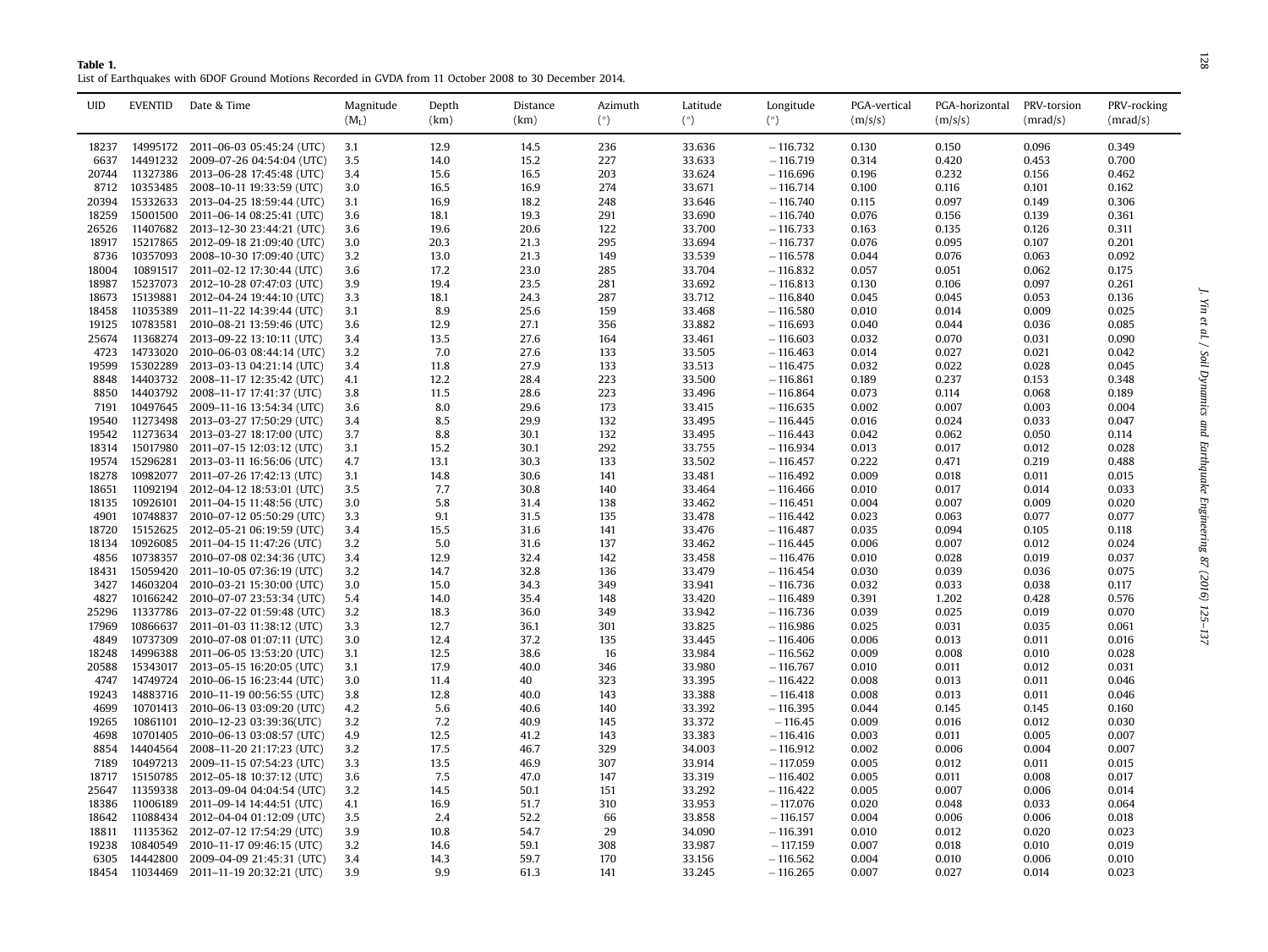|  |  | is the unique event identification number assigned in the Southern California Earthquake Data Center(SCEDC) catalog, M <sub>1</sub> and M <sub>w</sub> for the loca                                                                                                                                                    |                 |                                                                                                                                        |                 |               | Note: UID is the data file folder name from the NEES@UCSB database, EVENTII |          |       |
|--|--|------------------------------------------------------------------------------------------------------------------------------------------------------------------------------------------------------------------------------------------------------------------------------------------------------------------------|-----------------|----------------------------------------------------------------------------------------------------------------------------------------|-----------------|---------------|-----------------------------------------------------------------------------|----------|-------|
|  |  |                                                                                                                                                                                                                                                                                                                        | EN.             |                                                                                                                                        |                 |               | 2010-04-04 22:40:42 (UTC                                                    | 14607652 | 4276  |
|  |  | $\begin{tabular}{l} 17.271 \\ -117.24 \\ -117.24 \\ -117.28 \\ -117.29 \\ -117.29 \\ -117.29 \\ -117.29 \\ -117.29 \\ -117.29 \\ -117.29 \\ -117.29 \\ -117.29 \\ -117.29 \\ -117.29 \\ -117.29 \\ -117.29 \\ -117.29 \\ -117.29 \\ -117.29 \\ -117.29 \\ -117.29 \\ -117.29 \\ -117.29 \\ -117.29 \\ -117.29 \\ -117$ | $\overline{4}$  | 43.7<br>145.7<br>206.7                                                                                                                 |                 |               | 2010-05-22 17:30:58 (UTC                                                    | 14718756 | 4532  |
|  |  |                                                                                                                                                                                                                                                                                                                        | $\overline{4}$  |                                                                                                                                        |                 |               | 2010-05-22 17:33:18 (UTC)                                                   | 4718764  | 4533  |
|  |  |                                                                                                                                                                                                                                                                                                                        | $\overline{4}$  |                                                                                                                                        |                 |               | 2010-04-05 03:15:25 (UT)                                                    | 4609660  | 4287  |
|  |  |                                                                                                                                                                                                                                                                                                                        | $\overline{4}3$ | $\begin{array}{l} 07.7 \\ 07.7 \\ 08.5 \\ 09.3 \\ 10.7 \\ 11.7 \\ 09.5 \\ 01.7 \\ 01.8 \\ 03.5 \\ 03.6 \\ 03.9 \\ 03.6 \\ \end{array}$ | 6.8             |               | 2010-04-10 09:12:28 (UTC                                                    | 10597061 | 4237  |
|  |  |                                                                                                                                                                                                                                                                                                                        | 144             |                                                                                                                                        | $\overline{13}$ |               | 2010-04-05 11:14:15 (UTC                                                    | 30253759 | 4323  |
|  |  |                                                                                                                                                                                                                                                                                                                        | 147             |                                                                                                                                        | 54              |               | 2010-06-15 04:26:58 (UTC                                                    | 14745580 | 4740  |
|  |  |                                                                                                                                                                                                                                                                                                                        | 124             |                                                                                                                                        | 12.3            | $\frac{3}{2}$ | 2012-08-26 19:31:23 (UT                                                     | 37088484 | 18900 |
|  |  |                                                                                                                                                                                                                                                                                                                        | 125             |                                                                                                                                        | 83              | ှိ            | 2012-08-26 19:31:23 (UTC                                                    | 5199681  | 18882 |
|  |  |                                                                                                                                                                                                                                                                                                                        | 145             |                                                                                                                                        | 13.4            | 4.6           | 2010-11-04 19:40:00 (UTC                                                    | 10832573 | 19215 |
|  |  |                                                                                                                                                                                                                                                                                                                        |                 |                                                                                                                                        | 10.5            |               | 2012-10-02 08:28:15 (UT)                                                    | 5223417  | 18938 |
|  |  |                                                                                                                                                                                                                                                                                                                        | 27.5882         |                                                                                                                                        |                 | 45            | 2012-08-08 06:23:34 (UT)                                                    | 5189073  | 18857 |
|  |  |                                                                                                                                                                                                                                                                                                                        |                 |                                                                                                                                        | $\frac{4}{10}$  |               | 2012-08-08 16:33:22 (UTC                                                    | 5189281  | 18858 |
|  |  |                                                                                                                                                                                                                                                                                                                        |                 |                                                                                                                                        | 6.0             |               | 2009–03-24 11:55:44 (UT                                                     | 4433456  | 6152  |
|  |  |                                                                                                                                                                                                                                                                                                                        |                 |                                                                                                                                        | 14.2            |               | 2009-01-09 03:49:46 UT                                                      | 0370141  | 5836  |
|  |  |                                                                                                                                                                                                                                                                                                                        | 309             | 8<br>8 8 8 7 7 8 9<br>8 9 8 7 7 8 9                                                                                                    | $\overline{15}$ |               | 2009-01-09 04:47:40 UTC                                                     | 0370177  | 5837  |
|  |  |                                                                                                                                                                                                                                                                                                                        |                 |                                                                                                                                        |                 |               | 2010-11-17 23:58:43 (UTC                                                    | 4883196  | 19241 |
|  |  |                                                                                                                                                                                                                                                                                                                        |                 |                                                                                                                                        | 16.2            |               | 2013-03-04 23:17:41 (UTC                                                    | 5293905  | 19560 |
|  |  |                                                                                                                                                                                                                                                                                                                        | 20800           |                                                                                                                                        | 16.9            |               | 2010-12-01 19:31:34 (UTC                                                    | 4889324  | 19273 |
|  |  | .117.197                                                                                                                                                                                                                                                                                                               |                 |                                                                                                                                        |                 |               | 2009-03-13 03:42:22 (UTC)                                                   | 14429152 | 6134  |

magnitude and moment magnitude respectively, the distance is hypocentral distance determined by depth, latitude and longitude, the PGA and PRV are maximum absolute value after data processing.

magnitude and moment magnitude respectively, the distance is hypocentral distance determined by depth, latitude and longitude, the PCA and PRV

are maximum absolute value after data processing

 $p_1 = 0.13$  rad/s (0.02Hz),  $p_2 = 0.25$  rad/s  $(0.04$ Hz),  $p_2 = 144$  rad/s (23Hz),  $p_4 = 408$  rad/s (65Hz),

and

 $p_5 = 565$  rad/s (90 Hz),

After sensor response deconvolution, noise reduction by bandpass filtering is the second necessary step for a useful seismogram. This is especially true for small earthquake events where the signal dips below the combined ambient ground vibrations and instrument noise at low and high frequencies. We follow the iterative filtering process used in the standardized processing of translational strong motion records for the PEER NGA database [\[29\].](#page-12-0) The signal-noise spectra and visual inspection of integrated displacement time series are used as a guide to select low-and high-cut frequencies, and a zero phase band pass acausal butterworth 6-pole filter is employed at both ends of the spectrum to remove signal energy that is dominated by noise. For a single event, all six components share the same filter parameters to retain the phase characteristics of the motions and avoid offsets in time scale of one component with respect to another [\[30\]](#page-12-0). The selected bandwidth will be different for different events. For our 6DOF data set, the filter cut-off is generally controlled by rotational components since they usually have a lower signal-noise ratio than the translational components, particularly in the lower frequency range. The signal and pre-event noise Fourier amplitude spectra for Event 14995172 are shown in [Fig. 6](#page-6-0). It can be seen that the translational components have a better signal noise ratio and wider reliable bandwidth, while the rotational data dip below sensor noise at both low and high frequency ends of the signal energy.

For this near-field event, a uniform 2–40 Hz bandwidth is chosen for filtering all six components. Then the rotational velocities are differentiated to rotational acceleration in the frequency domain using forward and inverse FFT calculations. The translational velocity, displacement and also rotational angle are calculated by integrating translational acceleration and rotational velocity. [Fig. 7\(](#page-7-0)a)-(c) show all six components for this event in a convenient format for illustrative purpose. For the rotational components, the rocking components are comparable and have relatively higher frequency content and higher peak values than torsional component. All waveforms have gone through similar data processing, and then were analyzed statistically to identify the engineering parameters of 6DOF ground motions in following sections.

#### 4. Analysis of recorded 6DOF data

#### 4.1. Characteristics of rotational ground motions at GVDA

To date available rotational earthquake ground motion data are very limited. 6DOF ground motions have been recorded at a few unique stations like GVDA. Available rotational data are still insufficient to estimate attenuation relationships or produce empirical ground motion prediction equations as is now robustly done with translational ground motion data. However, by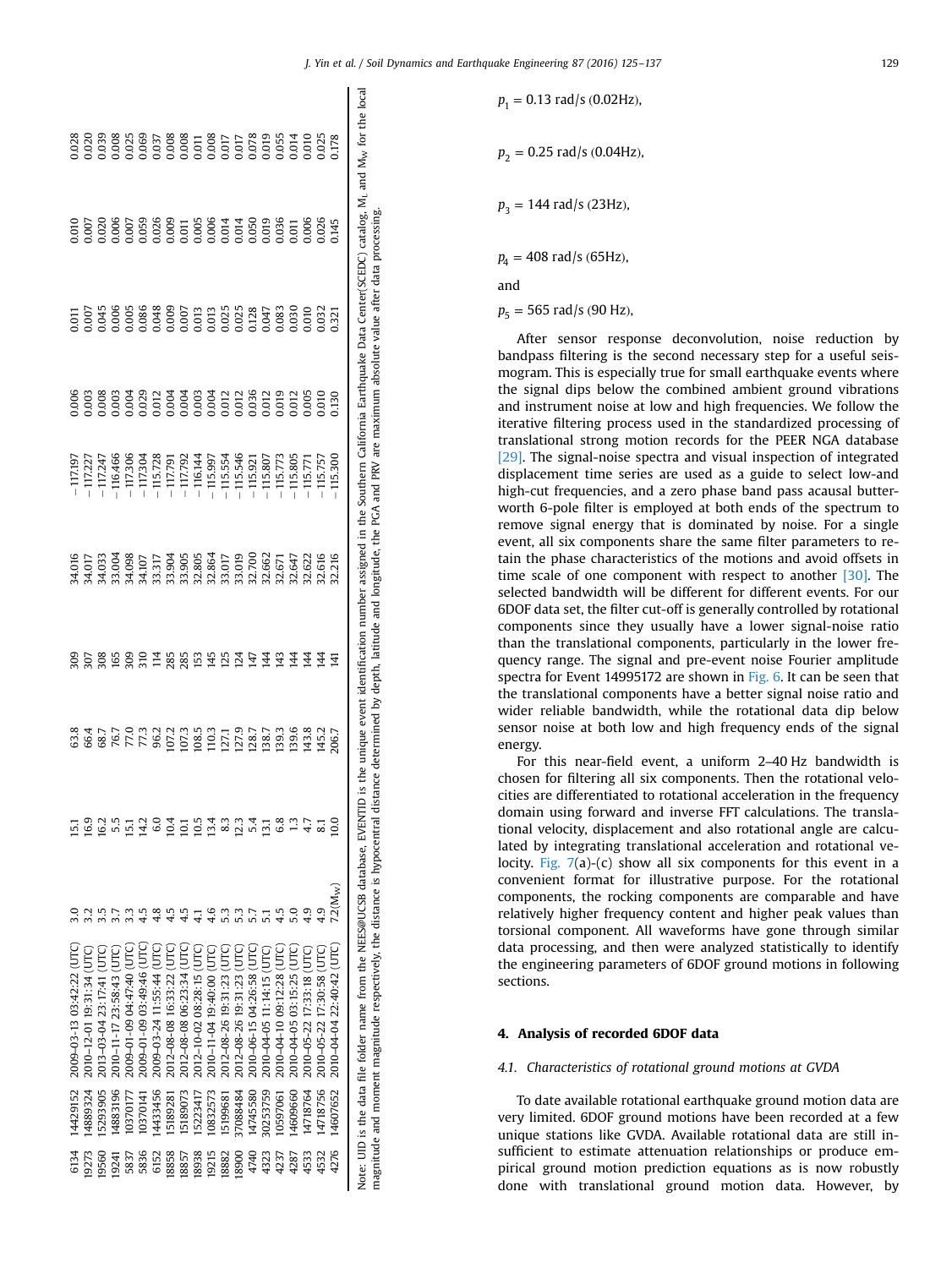<span id="page-5-0"></span>

Fig. 4. Measured 6DOF ground motions of event14607652, the magnitude  $M_W$  7.2 EI Mayor-Cucapah earthquake happened on April 4th 2010 22:40:42(UTC) with a hypocentral distance 207 km.



Fig. 5. Measured 6DOF ground motions of event 14995172, with a closest hypocentral distance 14.5 km, Magnitude  $M_L = 3.1$ , occurred on 3rd June 2011 at 05:45:24(UTC).

comparing simultaneous 6DOF components of ground motion we can begin to find some similarities and differences between the characteristics of the rotational and translational components. In the absence of broader monitoring of rotational ground motions, this will be start to understanding the characteristics of rotational ground motions.

Previous 6DOF ground motion observations in Taiwan and Japan by Lee et al. [\[24\]](#page-12-0) and Takeo [\[31\],](#page-12-0) respectively, have suggested an approximate linear relationship between PRV and PGA. This new GVDA data set shares this linear relationship as shown in [Fig. 8](#page-8-0). Among the three rotational components at GVDA, the rocking components are larger than the torsional component for most events. Therefore, the PRV values at GVDA actually comes from the rocking components. However, rotational data from the HGSD station in Taiwan showed that torsional components are mostly larger than rocking components. After this observation we conducted a field check to ensure the correct instrumentation orientation and found no mistake in our rotational or translational sensor channels. The explanation for such difference may be attributed to the different site conditions and different source types in Taiwan and California.

#### 4.1.1. Dominant frequencies

The ratio of peak velocity and peak acceleration (Vmax/Amax) has been used as an approximate measure of the dominant frequency content of a ground motion. A higher value of the ratio usually means a relatively lower dominant frequency [\[32\]](#page-12-0). For traditional translational ground motions, the dependence of this ratio on site effects, earthquake magnitude and hypocentral distance has been studied by McGuire, showing that the ratio increases with increasing earthquake magnitude and increasing source-to-site distance  $[33]$ . Here we give the ratios for all six components [\(Fig. 9\)](#page-8-0) from our data set. It can be seen that the rotational components contain higher dominant frequencies than translational components for all earthquake magnitudes and hypocentral distances.

#### 4.1.2. Attenuation

Attenuation relationships for earthquake ground motions are important for both seismology and engineering, allowing empirical estimation of ground motions. Much research has been conducted about the attenuation of translational ground accelerations based on a worldwide ground motion data set [\[29\].](#page-12-0)

It is not yet possible to attempt similar work for rotational ground motions because of the limited rotational ground motion data and observation locations. As before, we argue that a useful working assumption for this limited data is that rotational motion attenuation will be similar to translational component attenuation.

Earthquake ground motions can be generally represented by:

$$
Y = f(M)^* f(R)^* f(S) \tag{2}
$$

where Y is the seismic intensity parameter of interest (peak ground acceleration, response spectrum and so on), M is the magnitude, and R is the hypocentral distance,  $f(M)$  is the source function to represent the earthquake energy release,  $f(R)$  represents the wave propagation effect and geometry attenuation of the ground motions, and  $f(S)$  is the site response where the motions are recorded.

The rotational ground motions and translational ground motions from an earthquake source share common features such as source mechanism, wave propagation path, and site condition. By comparing rotational ground motions and translational ground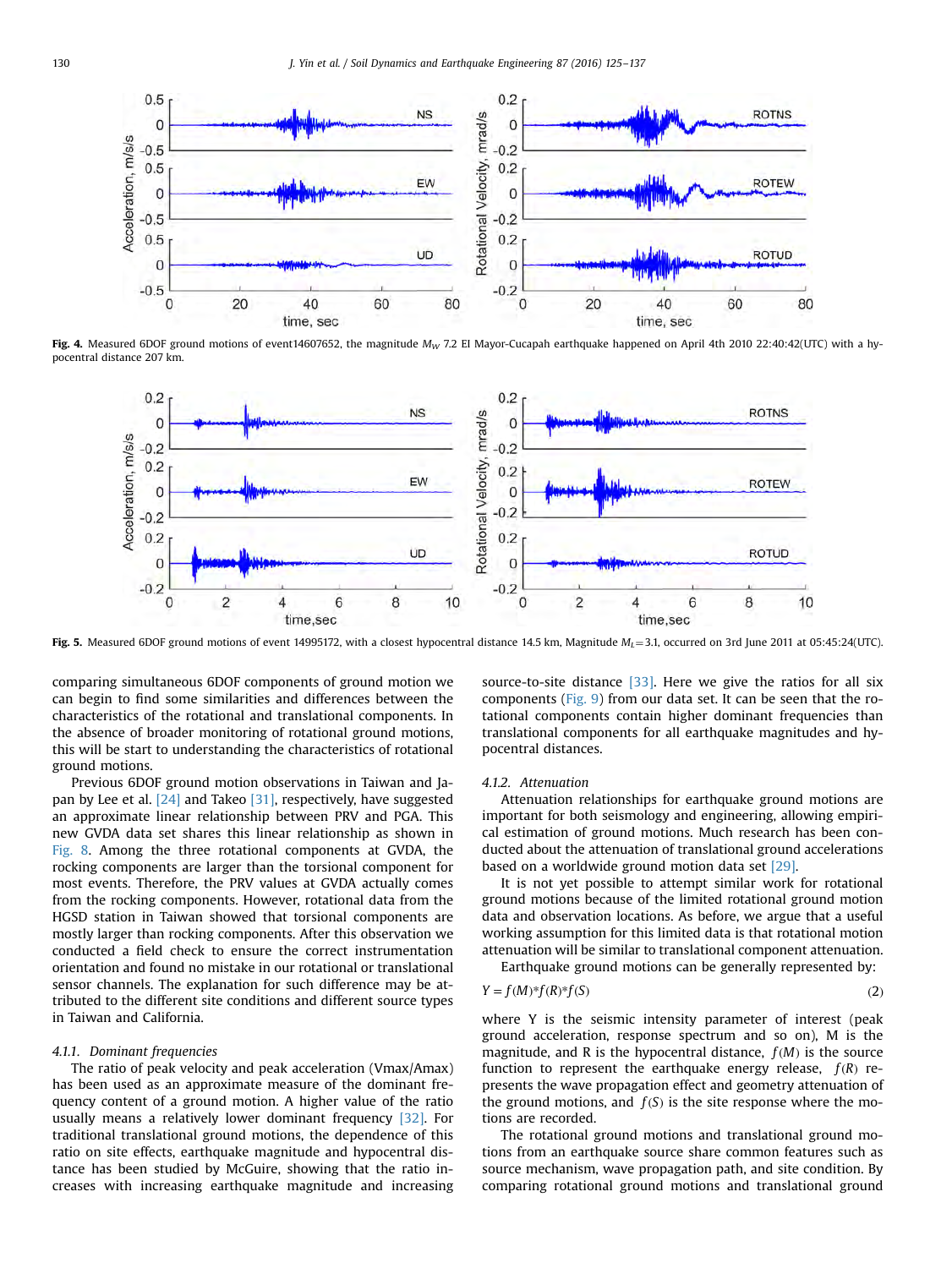<span id="page-6-0"></span>

Fig. 6. Signal-noise Fourier Amplitude Spectra for event14995172,(a) (b) (c) for three translational components, and (d) (e) (f) for three rotational components.

motions, we may derive some characteristics about the rotational ground motions attenuation with hypocentral distance. Ratios of the peak ground rotational acceleration (PRA) to PGA are shown in [Fig. 10;](#page-9-0) also shown are the ratios for peak velocity and displacement.

The qualitative trend of the ratios shows larger ground rotations at closer distance. It also shows that rotational ground motions attenuate much more rapidly than translational ground motions with distance. Among the rotational components, the rocking component is generally larger than torsional component and attenuates more rapidly than the torsional component. Two exponential curves were least-square fitted to represent the trend of the ratios. When combined with traditional attenuation patterns of horizontal ground motion, they can be used to preliminarily estimate rotational ground motions where translational ground motions are available. However, this observation is limited to this specific single station because of the data set used in the analysis. Building complete empirical attenuation relationships for rotational components will need more observations, especially spatially distributed recordings for a same earthquake.

## 4.2. Comparison of measured rotational motions with elastic wave theory

Based on classical elastic plane wave theory [\[10,11\],](#page-12-0) seismic plane waves propagate along a path line linking the source point to the site. Seismic ground motion is caused by plane harmonic body waves. The torsional rotational components (ground rotations around vertical direction) and rocking rotational components (ground rotations around transverse direction) are related to vertical and transverse translational acceleration, respectively, through the following relationship:

$$
\dot{\theta}_V(t) = -\frac{\dot{u}_T(t)}{2C_{app}}\tag{3}
$$

$$
\dot{\theta}_T(t) = \frac{\dot{u}_V(t)}{C_{app}}\tag{4}
$$

where the subscript  $V$  refers to the vertical axis, and  $T$  represents the transverse direction perpendicular to the principle plane.  $C_{app}$ is the apparent propagation velocity which is frequency dependent. When the simultaneous ground rotations and translations are both available, the above relationships can be used to verify the accuracy and appropriateness of elastic plane wave theory to estimate rotational earthquake motions. This has been attempted for long period records of far-field seismic events [\[34](#page-12-0)–[36\]](#page-12-0), and also to derive the local wave velocities [\[37,38\].](#page-12-0)  $C_{app}$  is usually assigned a constant value. Various values have been used in research stu-dies, such as 0.6 km/s in [\[39\]](#page-12-0), or 1–3 km/s in [\[5\],](#page-12-0)  $C_{app}$  is also as-sumed to be the average site specific shear wave velocity [\[16](#page-12-0),[40](#page-12-0)-[42\].](#page-12-0) It can be seen from above equations that the rotational components scaled from corresponding translational components are sensitive to the value of  $C_{app}$  which appears in the denominator and is inversely proportional to the results. Also noted by above equations, the waveforms of rotational velocity and corresponding translational acceleration should be similar under a plane wave propagation assumption.

In our 6DOF data set from GVDA, waveform similarities between rotational and translational components have been noted visually for several events, for instance the far-field Mw7.2 event in [Fig. 4](#page-5-0). The vertical translational acceleration time series shows similarity to the rocking velocity time series. [Fig. 11](#page-9-0) compares the waveforms of transverse acceleration and torsional velocity, vertical acceleration and transverse rocking velocity for this  $M_W$ 7.2 event. The rotational components in right-hand Cartesian coordinate system are rotated to a radial-transverse coordinate system according to the axis transformation method provided by Pham et al. [\[43\].](#page-12-0) The translational accelerations are normalized by  $C_{\text{eav}}$  in above equations to have equal peak values with corresponding observed rotational velocities for a convenient comparison of waveforms and Fourier spectrums.  $C_{equiv}$  represents the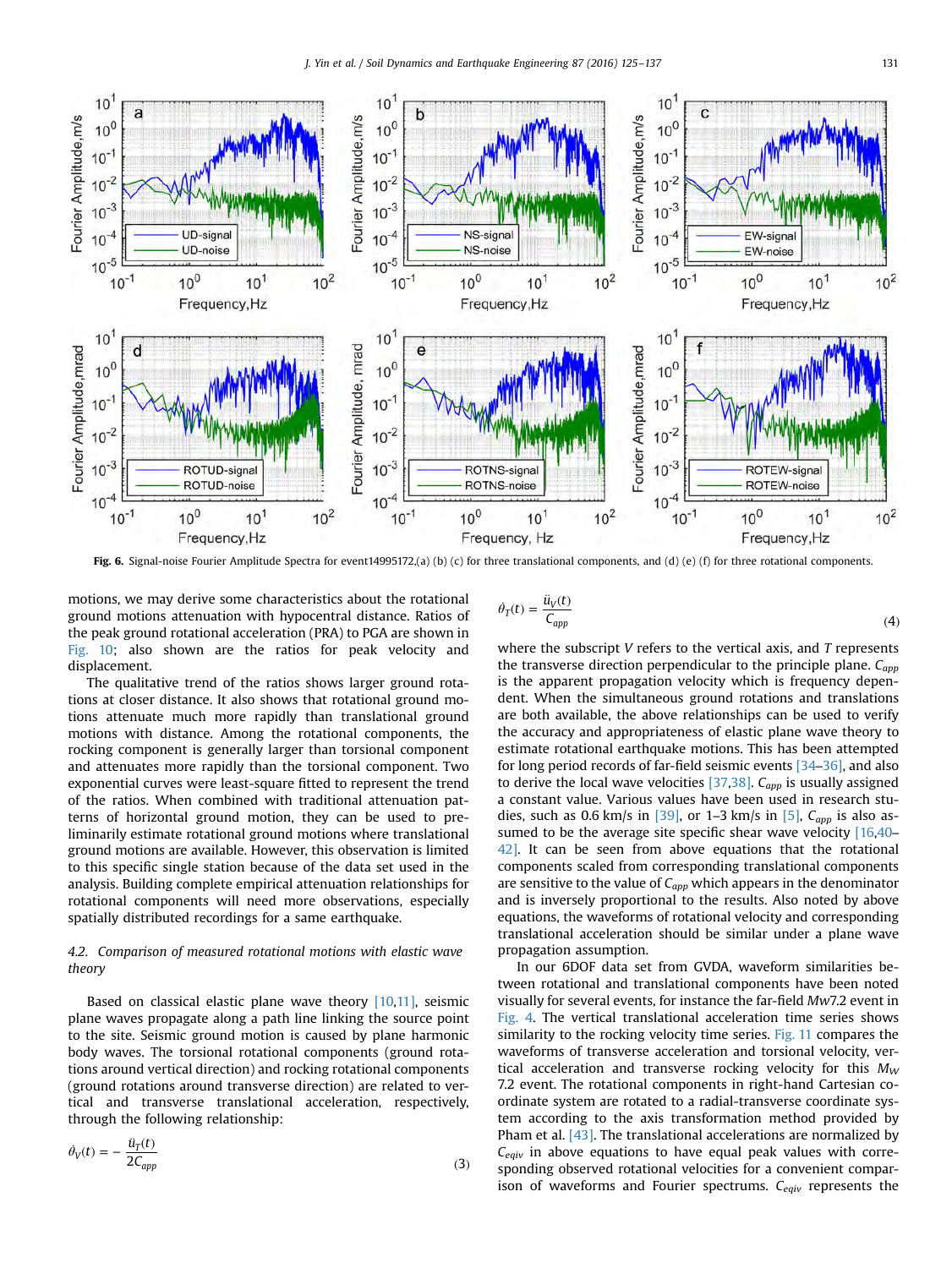<span id="page-7-0"></span>

Fig. 7. Processed 6DOF data of event 14995172, (a). accelerations; (b).velocities; (c).translational displacements and rotational angles.

equivalent apparent velocity as used in the normalization, since it is not the actual apparent wave propagation velocity (see below for details).

As [Fig. 11](#page-9-0) shows, the rotational velocity waveform does show similarity with the translational waveform for part of the seismogram, especially for long period content, but not for the whole time history. Peak values appear at different times. A frequency domain comparison between the observed rotations and scaled estimations from translational motions, shown in [Fig. 12](#page-10-0), is more favorable. The equivalent apparent velocities  $C_{equiv}$ , used in this normalization process, are different for rocking and torsional components, as  $C_{equiv}=1.39$  km/s using [Eq. \(3\)](#page-6-0) to derive torsional component from transverse translational component, and  $C_{equiv}=0.69$  km/s using [Eq. \(4\)](#page-6-0) to derive rocking component form vertical translational component. These values are smaller than the actual apparent wave propagation velocity,  $C_{app} \sim 2.4$  km/s, obtained by cross-correlation coefficient analysis of the GVDA array records of this event. This means that rotational components will be underestimated by 1.7 times smaller for torsional components, and 3.5 times smaller for rocking component for this event if the actual wave propagation velocity were used for estimation. Similar phenomenon for the difference between actual wave propagation velocity and  $C_{equiv}$  has also been noted by Spaudich and Fletcher  $[20]$ , and Smerzini et al.  $[44]$  (C<sub>eqiv</sub> refers to scaling factor in their papers).

Furthermore, by employing GVDA 6DOF records and [\(Eqs.](#page-6-0) [\(3\)](#page-6-0) and [4\)](#page-6-0) in terms of peak values,  $C_{equiv}$  for different events are examined in [Fig. 13.](#page-10-0)  $C_{equiv}$  values vary from 0.2 km/s to 1.4 km/s with different values for torsional and rocking components. Although the  $C_{equiv}$  are different for individual events and rotational components, the consistency between frequency content of observed and normalized synthetic rotations using individual  $C_{equiv}$  is good in both near-and-far-field, see [Fig. 12](#page-10-0) for the far field Mw7.2 event as an example. The apparent wave propagation velocities for events are calculated by spatial cross-correlation analysis of GVDA linear array records, and travel-time analysis is used alternatively to estimate apparent wave velocities when the cross-correlation analysis method gives unrealistic values. The entire time series are used in the calculation, so the time-frequency dependence of  $C_{app}$ is not considered.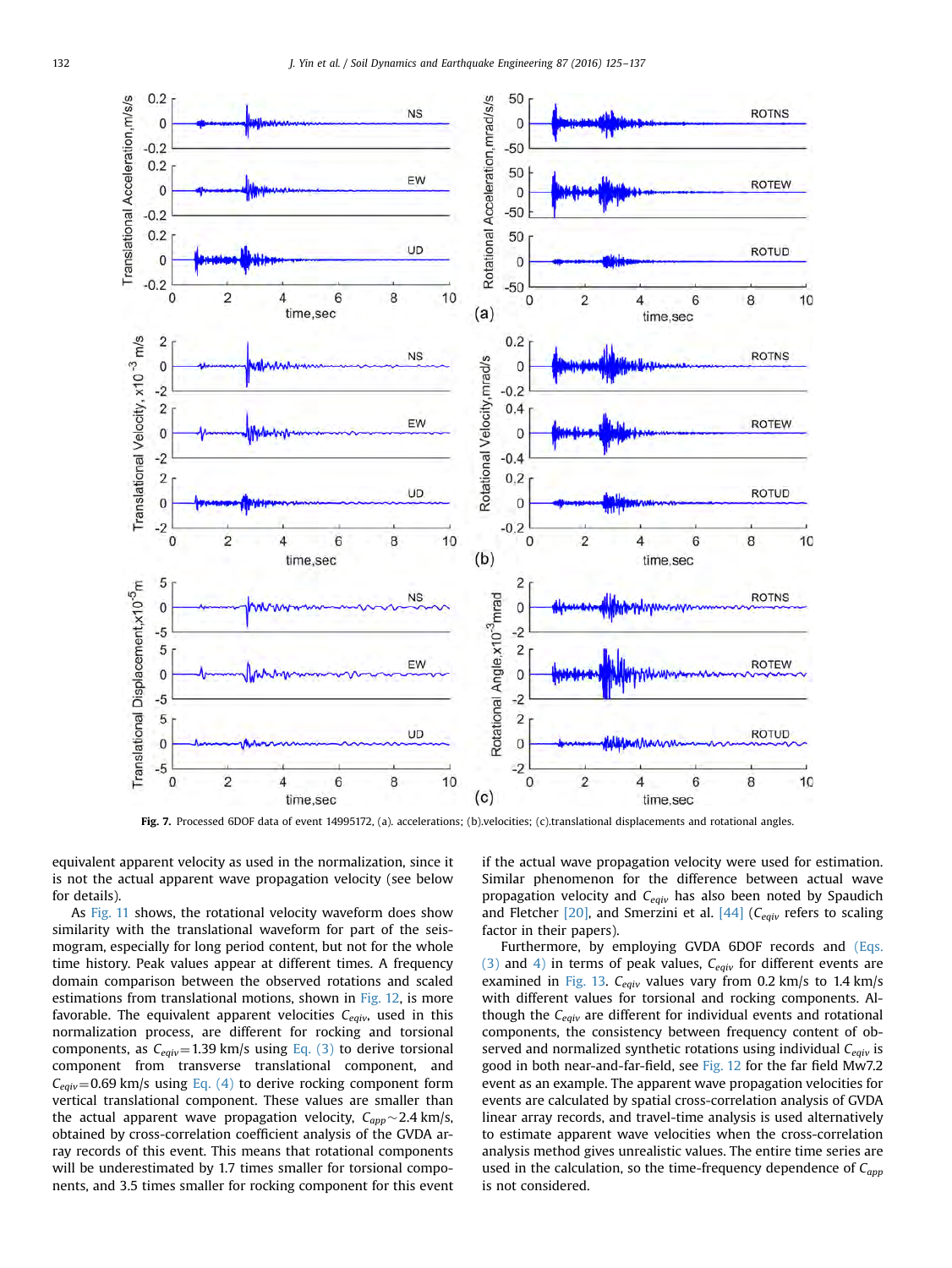<span id="page-8-0"></span>

Fig. 8. PRV versus PGA (both after processing) of ground motions recorded in GVDA, also shown here are linear relationships suggested by Lee et al. [\[24\]](#page-12-0) and Takeo [\[31\]](#page-12-0).



Fig. 9. above. Ratio of peak velocities (Vmax) and peak accelerations (Amax) for each channel of six components versus hypocentral distance for recordings in GVDA, approximate dominant circular frequency  $(2\pi f)$  is the inverse of this ratio; below. Local magnitude of observed seismic events along hypocentral distance, sample circle size is proportional to the magnitude.

 $C_{app}$  calculated for different earthquake events is shown in [Fig. 13](#page-10-0).  $C_{app}$  values vary from 1.6 km/s to 9.8 km/s, a sudden increase for near-field earthquake events, which indicates a nearly vertical incidence for this site. A nominal 1 km/s apparent wave velocity will mostly underestimate the rotational components, while a site specific shear wave velocity ( $v_{30}$  ~ 0.28 km/s for GVDA site) will overestimate. Both of these approaches have been used in previous published rotational ground motion estimations. Also seen from [Fig. 13,](#page-10-0)  $C_{equiv}$  is only weakly dependent on earthquake magnitude or source-to-site distance. It is smaller than the actual apparent wave propagation velocity, especially for near-field condition.

As a concluding remark, the differences between  $C_{equiv}$  (calculated using elastic plane wave equations) and measured apparent wave propagation velocity show that classical elastic plane wave theory may greatly underestimate the ground rotations in both near-and-far field. Care should be taken if  $Eqs.$  (3) or (4) are used to generate rotational components from corresponding translational component for engineering application purpose, or are used to estimate local apparent wave velocity from collocated amplitude measurements of translations and rotations. The plane wave assumption may not be valid for generating rotational ground motions, especially close to the source.

#### 5. Engineering applications

As discussed in the Introduction, effects of rotational excitations on structural response have been recognized in historical and recent post-earthquake damage surveys. Rotational ground motions may contribute to structural damage, especially in the nearfield region where the structures have been observed rotated or toppled.

Analysis of recorded six-component data in last section indicates potentially larger ground rotations at closer distance from the earthquake source. Short-period structures at close distances may then be expected to experience significant rotational ground motions in addition to strong translational motions. Rotational ground motions contain relatively higher frequencies, so for stiff structures like nuclear power plants and dams, more consideration should be given to the effects of rotational input motions. Therefore, it will be necessary to include the rotational ground motion in structural seismic design. Note that, in Eurocode 8 [\[45\],](#page-12-0) rotational ground motions are already considered for tall, slender structures like towers.

The response spectrum method is a main tool for seismic design when considering translational motion. Extending the response spectrum to rotational ground motion adds a similarly useful tool when considering rotational ground motions in seismic design. Similarly to the translational response spectrum, the rotational response spectrum represents the peak rotational acceleration of a single degree of freedom rotational oscillator as a function of natural period and damping ratio, excited by a pre-scribed rotational ground acceleration [\[46\]](#page-12-0).

The relationship between rotational response spectrum and the translational response spectrum has been studied for some earthquakes using elastic wave theory in frequency domain  $[10,11,41,47]$ . In Eurocode 8, part 6 (EC8.6) the seismic design of tower-shaped structures includes the rotational spectrum in terms of translational response spectrum [\[45\]](#page-12-0). However, this rotational spectrum has not been empirically.

In this section, we use our data set of 6DOF earthquake ground motions to study the rotational response spectrum and its relationship with the translational response spectrum. [Fig. 14](#page-11-0) shows the 5% damped acceleration response spectrum of the  $M_W$  7.2 EI Mayor-Cucapah earthquake (eventid 14607652). Note that this is a far-field ground motion record. Among three translational ground motions, two horizontal components are similar to the vertical component in the long periods  $(>1 s)$ , while in short periods  $(< 1 s)$  the horizontal components are more than double the vertical component. For the three rotational ground motions, rotational response spectrum values are similar in the periods below 1.5 s, but for periods above 1.5 s, the rocking components are larger than the torsional component.

Significant additional rotational strong ground motion records will likely not be available in the near future. The existing research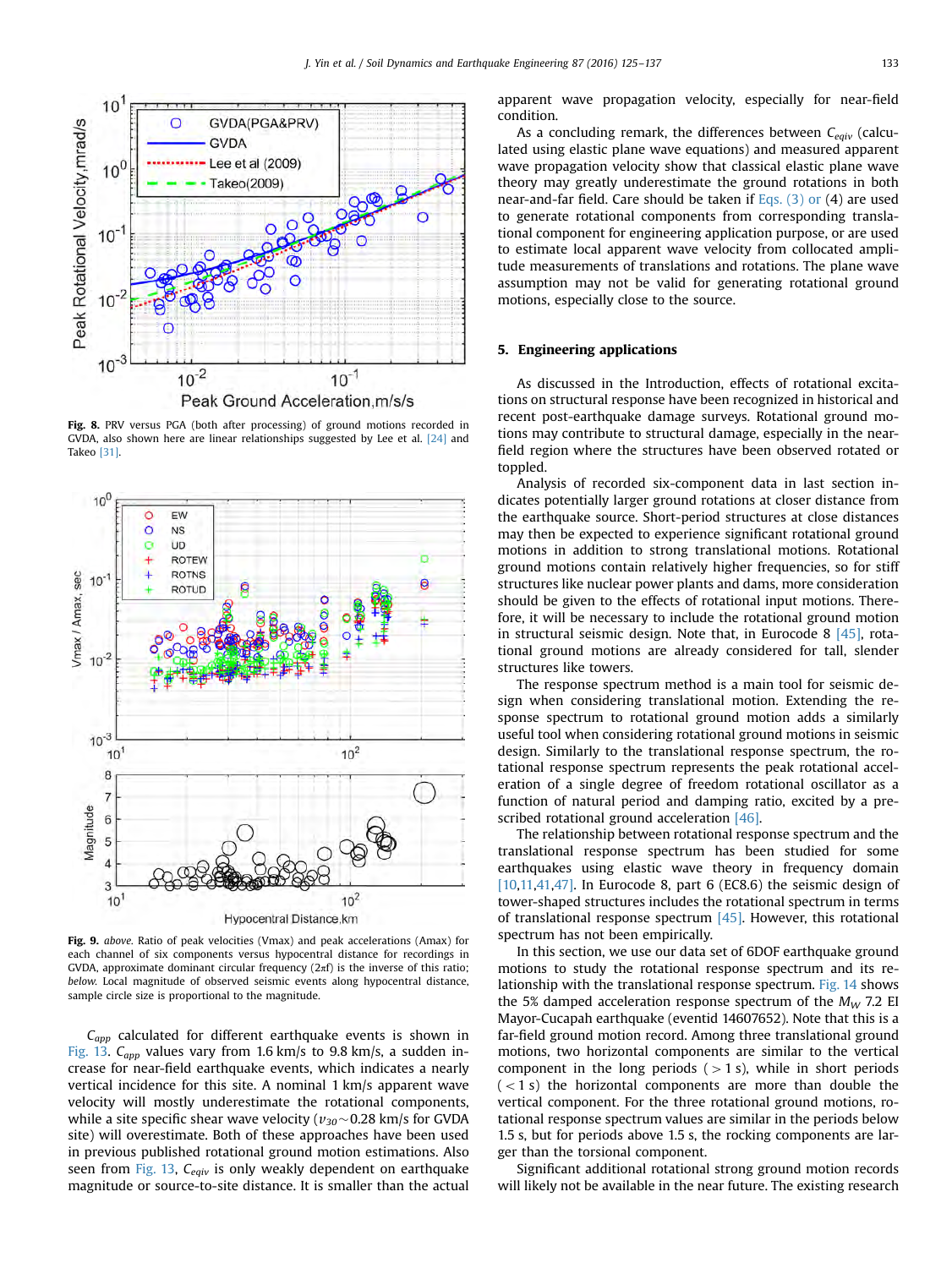<span id="page-9-0"></span>

Fig. 10. (a). Ratios of the peak rotational ground motions to peak horizontal ground motions (acceleration, velocity and displacement). (b). Ratios of the peak rotational acceleration to peak horizontal acceleration as a function of hypocentral distance and fitted curves for observed earthquake events recorded at GVDA.



Fig. 11. Waveforms comparison of directly observed rotational components and synthetic rotations from translational components by [Eqs. \(3\)](#page-6-0) and [\(4\),](#page-6-0) for the  $M_W$  7.2 event. The C<sub>eqiv</sub> values are chosen to normalize the corresponding synthetics to have same peak value as observed rotations. Above: observed torsion and synthesized torsion from transverse translational acceleration by [Eq. \(3\)](#page-6-0), C<sub>eqiv</sub> = 1.39 km/s; Below: observed rocking component and synthetic rotation from vertical acceleration by [Eq. \(4\)](#page-6-0), C<sub>eqiv</sub>  $=0.69$  km/s.

on estimating rotational ground motion in terms of corresponding translational ground motions, including the work in this paper, has improved the understanding of rotational components due to earthquakes. In this context it is meaningful to further study the possibility of estimating rotational response spectra from translational response spectra.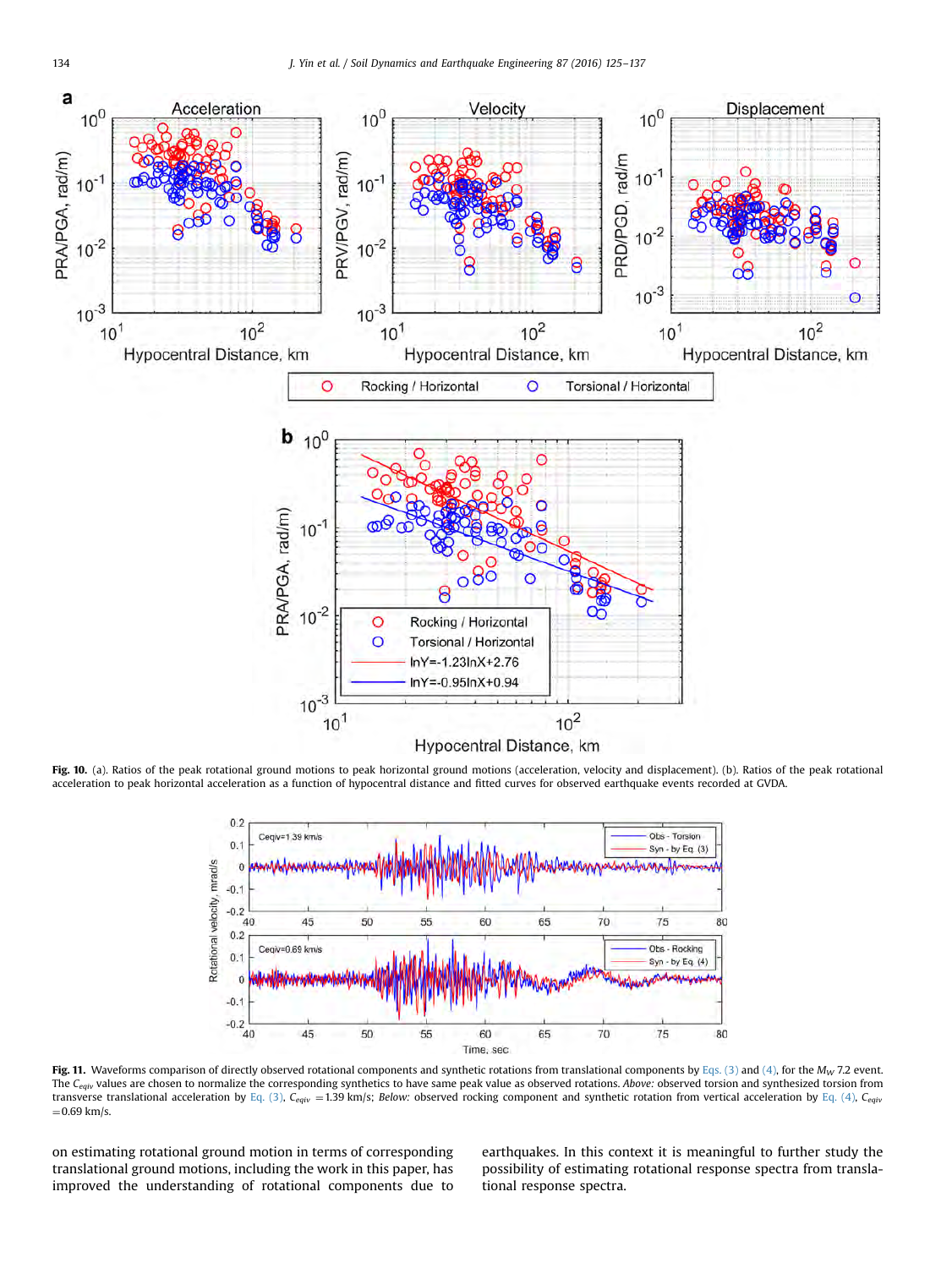<span id="page-10-0"></span>

Fig. 12. Fourier amplitude spectra comparison of directly observed rotational components and synthetic rotations from translational components by [Eq. \(3\)](#page-6-0) and [Eq. \(4\)](#page-6-0), for the  $M_W$  7.2 event, The cutoff frequency is denoted by gray arrow on the plots.



Fig. 13. Apparent wave propagation velocity ( $C_{app}$ ) and  $C_{eaiv}$  in function of hypocentral distance.  $C_{app}$  is calculated by cross-correlation coefficient analysis of array records or a travel-time analysis.  $C_{equiv}$  is estimated respectively by equations [Eq. \(3\)](#page-6-0) and [Eq. \(4\)](#page-6-0) in terms of peak values. The mean and standard deviation values of  $C_{\text{e}q\text{i}y}$ for [Eq. \(3\):](#page-6-0) 0.63  $\pm$  0.25 km/s; for [Eq. \(4\):](#page-6-0) 0.46  $\pm$  0.18 km/s, respectively for rocking and torsional components.

For the GVDA data set, the response spectral ratios of rocking and torsional components to horizontal components for all the recordings are shown in [Fig. 15](#page-11-0). When calculating this spectral ratio, the two horizontal components and two rocking components are considered independently. There is considerable variability (as is always the case for empirical ground motions), but the trend is clear for the GVDA data set. For both rocking and torsional components, the translation/rotation ratio shows a relatively flat region at high frequency (above 10 Hz/below 0.1 s) and decreases with increasing period. When compared with the definition of rotational spectrum in Eurocode 8, it is found that EC8.6 is about double the average spectra ratio here and gives larger torsion than rocking components.

To make the result more applicable in engineering practice, assume the response spectrum of free-field rotational ground motions can be written as:

$$
SA\theta(T) = \phi(T)SA(T) \tag{5}
$$

where  $\phi(T)$  is the ratio of rotational response spectrum to translational response spectra. This shape function converts (in an averaged sense) the corresponding translational response spectrum to rotational response spectrum. [Fig. 16](#page-11-0) shows the spectra ratio for three common design damping ratio: 2%, 5% and 10%. As shown, the difference is not significant for different damping ratio. In Eq. (6) below we give  $\phi(T)$ , derived by least squares fitting the mean curve in [Fig. 16](#page-11-0) in two segments.

$$
\phi(T) = \begin{cases} 0.015 + 0.01/T \le 0.5 & (rocking) \\ 0.015 + 0.005/T \le 0.2 & (torsion) \end{cases} \tag{6}
$$

Of course, this single-station empirical *ϕ*(*T*) might be different for different sets of source, path, and site conditions. Further 6DOF ground motion measurements at this station and at other stations will be needed to develop statistically stable shape functions for Eurocode validation and for other rotational response spectrum applications.

#### 6. Conclusions

At the GVDA array a rotational strong motion triaxial velocity sensor is deployed along with the array of conventional triaxial translational accelerometers. In this paper, 6DOF free-field ground motions with good signal quality from 74 earthquake events with a wide range of hypocentral distances and magnitudes are described. This empirical 6DOF data set was analyzed to investigate the engineering characteristics of free-field rotational ground motions. Sensor response was deconvolved in a standardized manner and recorded rotational velocity time series were differentiated to rotational acceleration in the frequency domain to allow direct amplitude- and phase-corrected comparison of rotational and translational motions from the two types of ground motion sensors. Results of initial analyses of this data set can be summarized as follows:

(1) Six-component ground motions recorded at GVDA show a similar linear relationship between PRV and PGA as suggested by previous observations at Taiwan's HGSD station. However, at GVDA the rocking components are larger than torsional components for most earthquake events, while at HGSD in Taiwan the torsion was generally larger than the rocking components. This is likely attributed to the different types of source and site conditions.

(2) By comparing PRA and PGA, the ratios of PRA to PGA as a function of hypocentral distance was analyzed. Results show relatively larger ground rotations at closer distance, and that the rotational ground motions attenuate much more rapidly than translational ground motions along with distance. Measured rotational ground motions indicate higher frequency content than translational ground motions. Among the rotational components, the rocking component attenuates more rapidly than the torsional component. Exponential functions were fitted to represent the trend of the ratios of PRA to PGA, which could be used to preliminarily estimate rotational ground motions when combined with traditional attenuation pattern of horizontal ground motion. The engineering importance of this observation is that short-period structures in the near-field of earthquake shaking may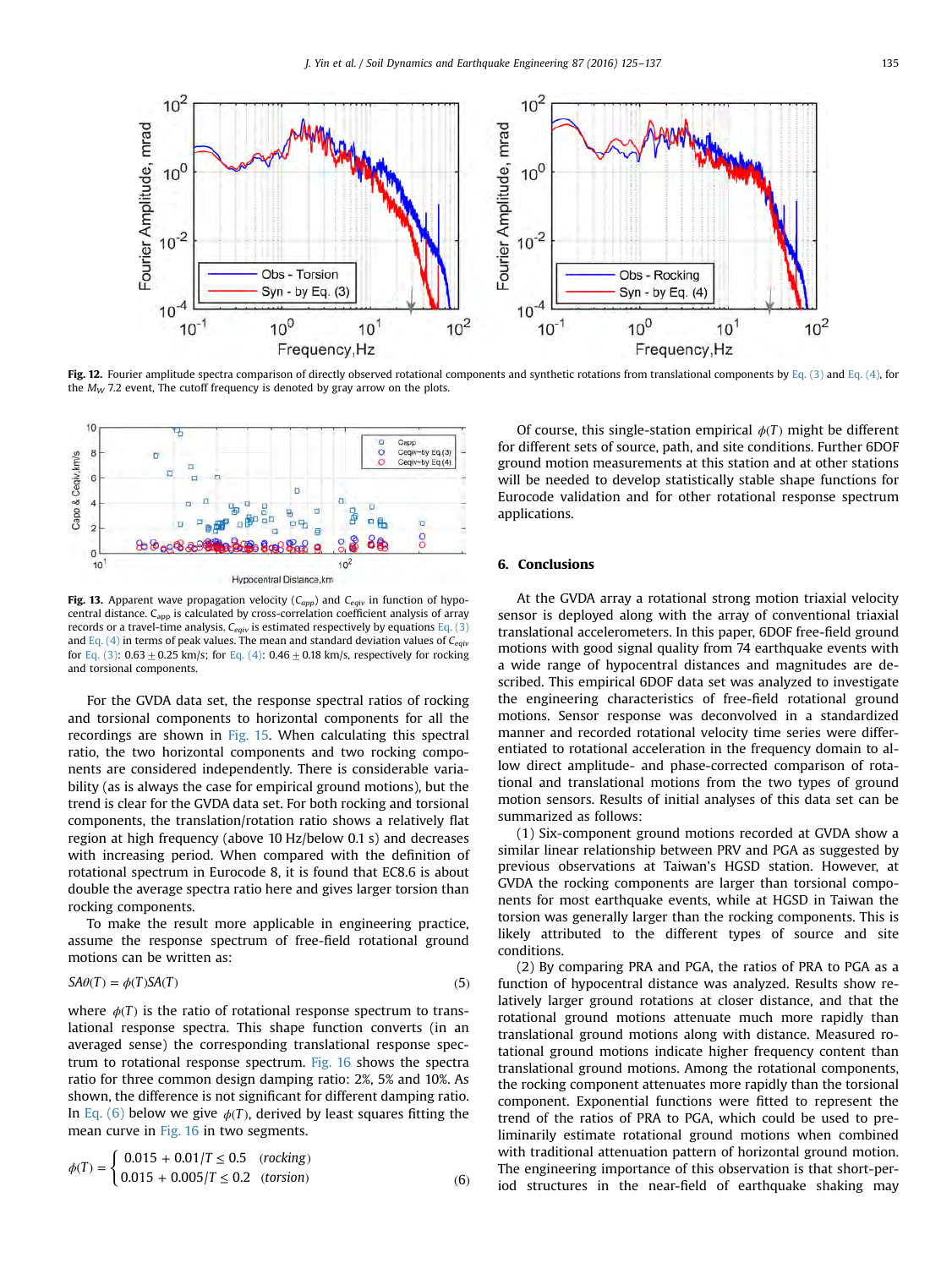<span id="page-11-0"></span>

Fig. 14. Response spectrum (5% damped) of translational and rotational components for the  $M_W$  7.2 EI Mayor-Cucapah earthquake.

experience significant rotational ground motions in addition to strong translational motions.

(3) Comparison of directly recorded ground rotations with those calculated from translational motions using elastic wave theory shows large differences in both near-field and far-field recordings. Care should be taken if simple plane wave approximation is used to generate rotational components from corresponding translational component for engineering application purpose, or is used to estimate local apparent wave velocity from collocated amplitude measurements of translations and rotations. In the near-field, plane-wave theory will likely underestimate rotational motions as is observed with this data set.

(4) Rotational response spectra are a useful tool for using roational ground motions in seismic analysis and design. In this study, response spectra of rotational ground accelerations was calculated for different damping ratios and compared with response spectrum of translational ground accelerations. The spectral ratios of rocking and torsional spectra to the corresponding horizontal spectra were analyzed and used to develop a shape function to estimate rotational response spectrum from a translational response spectrum.

Finally, it should be emphasized that the recorded data here are limited in amount and represent a single-station site condition. Also, the limited bandwidth of six-component recordings of these mostly small earthquakes limits the frequency range of this data set. To establish robust ground motion prediction equations for



Fig. 16. Averaged ratio of response spectra (damping ratio: 2%, 5%, 10%) of rocking and torsional acceleration to that of horizontal acceleration for the recorded earthquake events.

rotational components and to develop rotational response spectra for design will require more observations, especially spatially distributed recordings for more significant earthquakes.



Fig. 15. Ratio of 5% damped response spectra of rocking and torsional acceleration to that of horizontal acceleration for the recorded earthquake events, the thick black line is the mean of them.